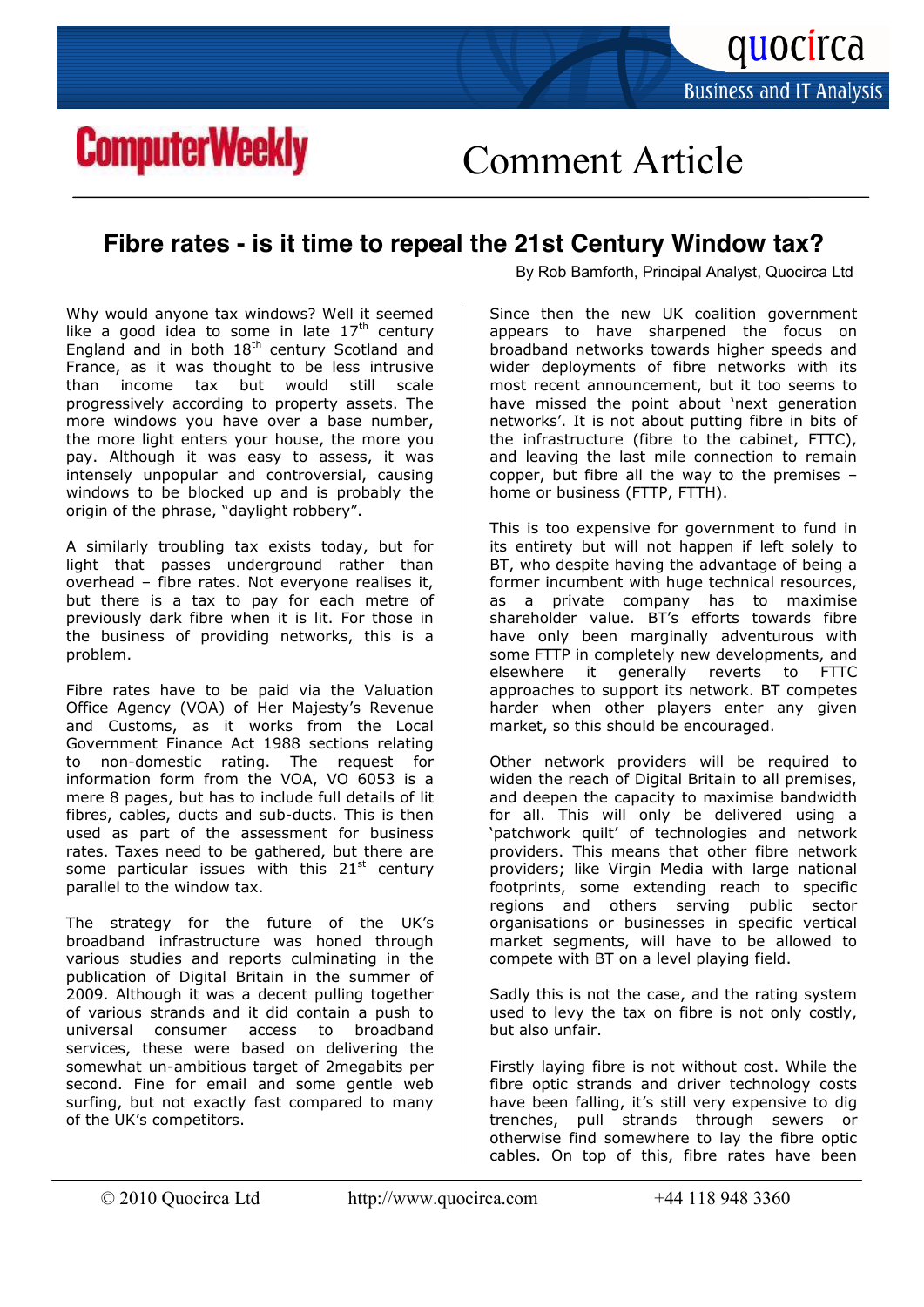

**Business and IT Analysis** 

increasing. While the rating cost per consumer  $connection$  to next generation networks has remain static over the last 5 years at  $£20$  per household, the average rateable cost per kilometre of lit fibre has soared. That's hardly an incentive for deploying long lengths of fibre to those harder to reach rural communities.

However the worst effect of the fibre rates is their disproportional favouring of the incumbent, BT. New entrant carriers and small scale community fibre projects are likely to be paying anything up to around  $£750$  per kilometre, whereas BT will be paying a tiny fraction due to the way the VOA rate BT compared to everyone else. BT is assessed as a 'utility operator' using a 'receipt & expenditure' method, i.e. the average profit of the network, but all other providers are assessed using the 'tone list' method as ordinary businesses.

At a time when the UK broadband communications infrastructure needs a major overhaul and significant investment, it seems very restrictive to use something that looks like a throwback to the dark days of the window tax. By applying a business fibre tax which falls most heavily on those trying to innovate round the edges of the incumbent operator, competition is being stifled and the pace of Digital Britain is being slowed. A light needs to be switched on in government thinking before the UK is left even further behind.